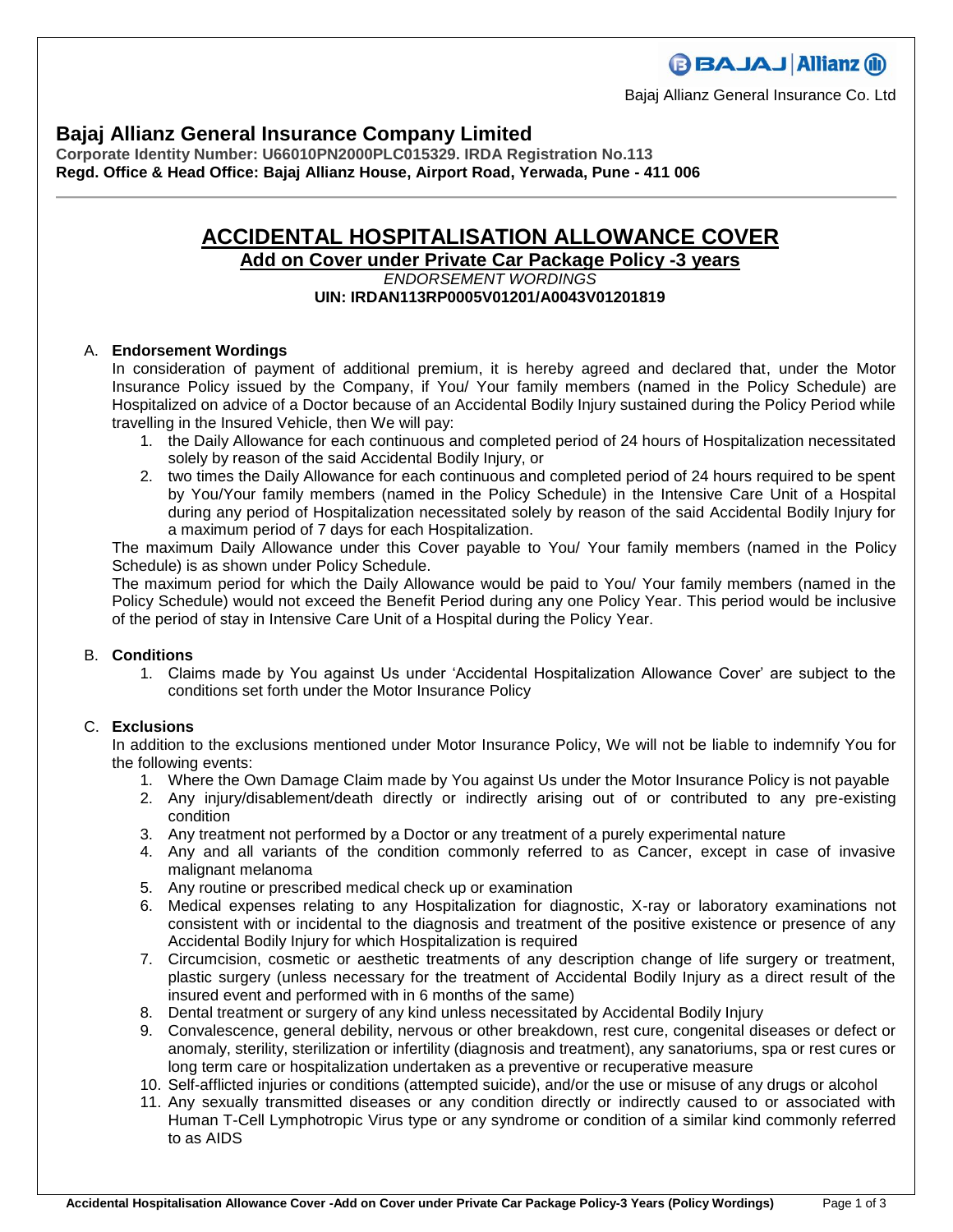## **BBAJAJ Allianz (il)**

Bajaj Allianz General Insurance Co. Ltd

- 12. Any diagnosis or treatment arising from or traceable to pregnancy (whether uterine or extra uterine), childbirth including caesarean section, medical termination of pregnancy and/or any treatment related to pre and post natal care of the mother or the new born
- 13. Hospitalization for the sole purpose of physiotherapy
- 14. War, invasion, act of foreign enemy, hostilities (whether war be declared or not), civil war, rebellion, revolution, insurrection military or usurped power of civil commotion or loot or pillage in connection herewith
- 15. Naval or military operations of the armed forces or air force and participation in operations requiring the use of arms or which are ordered by military authorities for combating terrorists, rebels and the like
- 16. Any natural peril (including but not limited to avalanche, earthquake, volcanic eruptions or any kind of natural hazard)
- 17. Participation in any hazardous activity
- 18. Radioactive contamination
- 19. Non-allopathic treatment
- 20. Consequential losses of any kind, be they by way of loss of profit, loss of opportunity, loss of gain, business interruption, market loss or otherwise, or any claims arising out of loss of a pure financial nature such as loss of goodwill or any legal liability of any kind whatsoever

## D. **Claims Process**

## **1) Making a Claim**

If You/Your family members (named in the Policy Schedule) meet with any Accidental Bodily Injury that may result in a claim, then as a condition precedent to Our liability:

a) You or someone claiming on behalf must inform Us in writing immediately and in any event within 30 days

b) You must immediately consult a Doctor and follow the advice and treatment that he recommends

c) You must take reasonable steps to lessen the consequence of Bodily injury

d) You must have Yourself examined by Our medical advisors if We ask for this

e) You or some one claiming on behalf must promptly give Us documentation and other information We ask for to verify the claim or Our obligation to make payment for it

f) In the event of Your/Your family members (named in the Policy Schedule) death, someone claiming on deceased's behalf must inform Us in writing immediately and send Us a copy of the post- mortem report within 30 days

Note: Waiver of conditions (a) and (f) may be considered in extreme cases of hardship where it is proved to Our satisfaction that under the circumstances in which You/Your family members (named in the Policy Schedule) were placed, it was not possible for You or any other person to give notice or file claim within the prescribed time limit.

#### **2) Claim Settlement**

a) You agree that We need only make payment when You or someone claiming on behalf has provided a claim to Our satisfaction

b) We will make payment to You or to Your Nominee. If there is no Nominee, We will pay to Your legal heir, executor or validly appointed legal representative as per succession certificate and any payment We make in this way will be a complete and final discharge of Our liability to make payment

c) In respect of any period of Hospitalisation for which We are liable to make payment under Operative Part 2 of this Cover, We shall have no liability to make payment under Operative Part 1 of this Cover.

## E. **Definitions**

The words and phrases listed below have special meanings. Please note that references to the singular or to the masculine also include references to the plural or to the female the context permits and if appropriate.

- 1. **Accident, Accidental:** means sudden, unforeseen and involuntary event caused by external, visible and violent means.
- 2. **Benefit Period:** The period specified in the Policy Schedule
- 3. **Bodily Injury:** Injury means accidental physical bodily harm excluding illness or disease solely and directly caused by external, violent, visible and evident means which is verified and certified by a Medical Practitioner
- 4. **Daily Allowance:** The amount specified in the Policy Schedule
- 5. **Doctor / Medical Practitioner :** Doctor/ Medical Practitioner means a person who holds a valid registration from the Medical Council of any State or Medical Council of India or Council for Indian Medicine or for Homeopathy set up by the Government of India or a State Government and is thereby entitled to practice medicine within its jurisdiction; and is acting within its scope and jurisdiction of license.